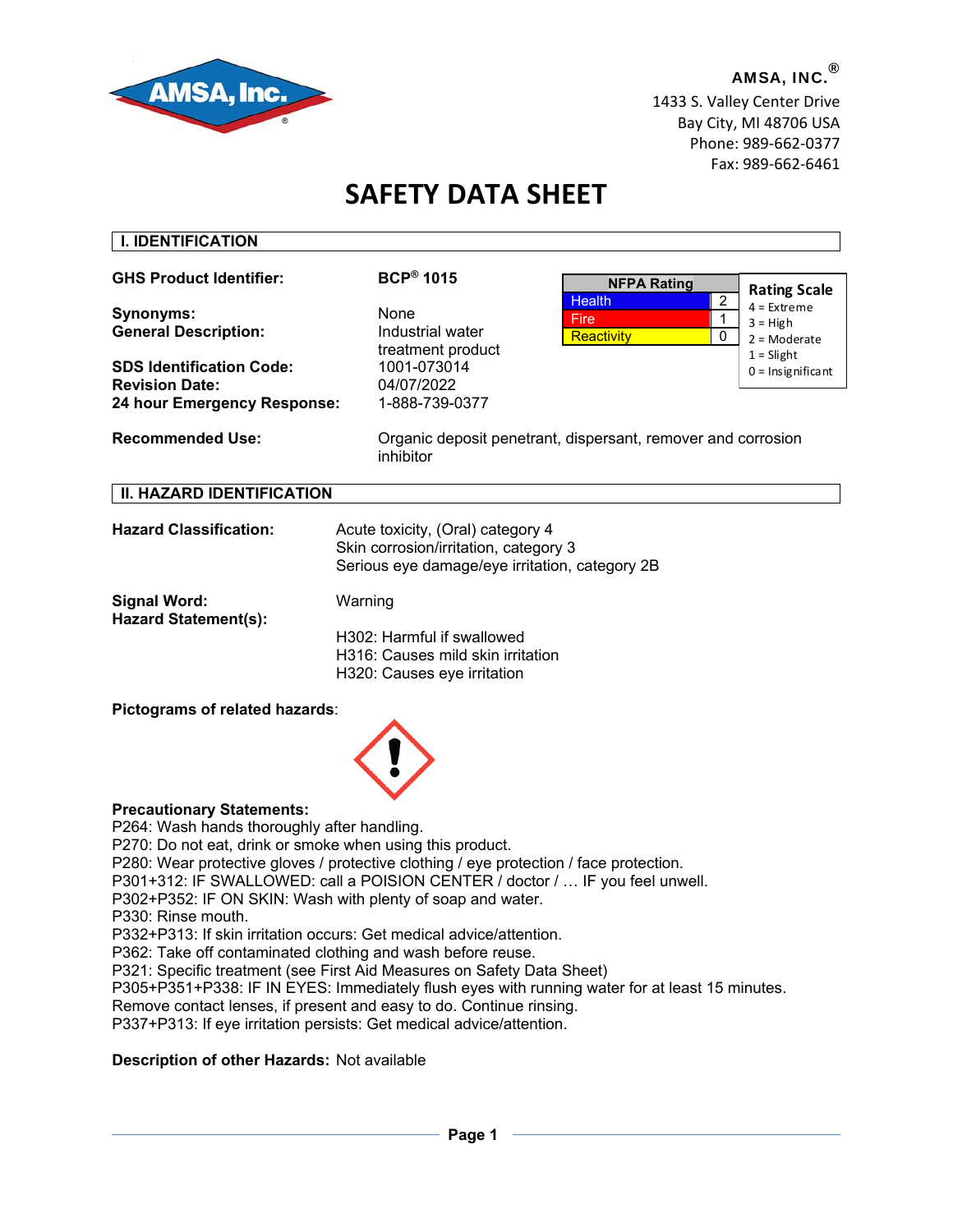# **III. COMPOSITION/INFORMATION ON INGREDIENTS**

| Ingredient(s)                                                                                   | <b>CAS Number</b> | <b>Approximate Wt.</b> |
|-------------------------------------------------------------------------------------------------|-------------------|------------------------|
| Alkylamide hydrolysate                                                                          | Proprietary*      | 15                     |
| Water                                                                                           | 7732-18-5         | 85                     |
| * Chemical Identity and/or exact percentage of composition has been withheld as a trade secret. |                   |                        |
| <b>IV. FIRST-AID MEASURES</b>                                                                   |                   |                        |

| Eye Contact:  | Immediately flush eyes with running water for at least 15 minutes. Remove contact<br>lenses, if present and easy to do. Continue rinsing. If eye irritation persists: Get medical<br>advice/attention. |
|---------------|--------------------------------------------------------------------------------------------------------------------------------------------------------------------------------------------------------|
| Clin Contacti | Week off with again and water. Caak medical ottention if irritation develope or perpiete.                                                                                                              |

- **Skin Contact:** Wash off with soap and water. Seek medical attention if irritation develops or persists.
- **Ingestion:** If swallowed, do NOT induce vomiting. Never give anything by mouth to an unconscious person. Seek medical attention.
- **Inhalation:** Move to fresh air. Seek medical advice if effects persist.

**Note to Physicians:** Not Available

| <b>Extinguishing Media:</b>        | To extinguish combustible residues of this product, use water<br>fog, carbon dioxide, dry chemical, or foam.                                        |
|------------------------------------|-----------------------------------------------------------------------------------------------------------------------------------------------------|
| <b>Fire and Explosion Hazards:</b> | The material will not burn until the water has evaporated. Residue<br>can burn.                                                                     |
| Hazardous products of combustion:  | Decomposes on heating emitting toxic fumes, including those of<br>oxides of nitrogen, oxides of sulfur and oxides of carbon.                        |
| <b>Fire Fighting Equipment:</b>    | In the event of a fire, self-contained breathing apparatus and<br>suitable protective clothing if risk of exposure to products of<br>decomposition. |

# **VI. ACCIDENTAL RELEASE MEASURES**

| <b>Personal Precautions:</b>      | Wear protective equipment to prevent skin and eye contact. Avoid<br>breathing in vapors. May be a slipping hazard. Work up wind or increase<br>ventilation. Contain / prevent run off into drains and waterways. Use<br>absorbent (soil, sand or other inert material). Collect and seal in properly<br>labeled containers or drums for disposal. |
|-----------------------------------|---------------------------------------------------------------------------------------------------------------------------------------------------------------------------------------------------------------------------------------------------------------------------------------------------------------------------------------------------|
| <b>Environmental Precautions:</b> | Clear area of all unprotected personnel. If contamination of sewers or<br>waterways has occurred advise local emergency services.                                                                                                                                                                                                                 |
| Methods for clean-up:             |                                                                                                                                                                                                                                                                                                                                                   |
| <b>Small Spill:</b>               | Use absorbent (soil, sand or other inert material). Collect and seal in<br>properly labeled containers or drums for disposal.                                                                                                                                                                                                                     |
| Large Spill:                      | Use absorbent (soil, sand or other inert material). Collect and seal in<br>properly labeled containers or drums for disposal.                                                                                                                                                                                                                     |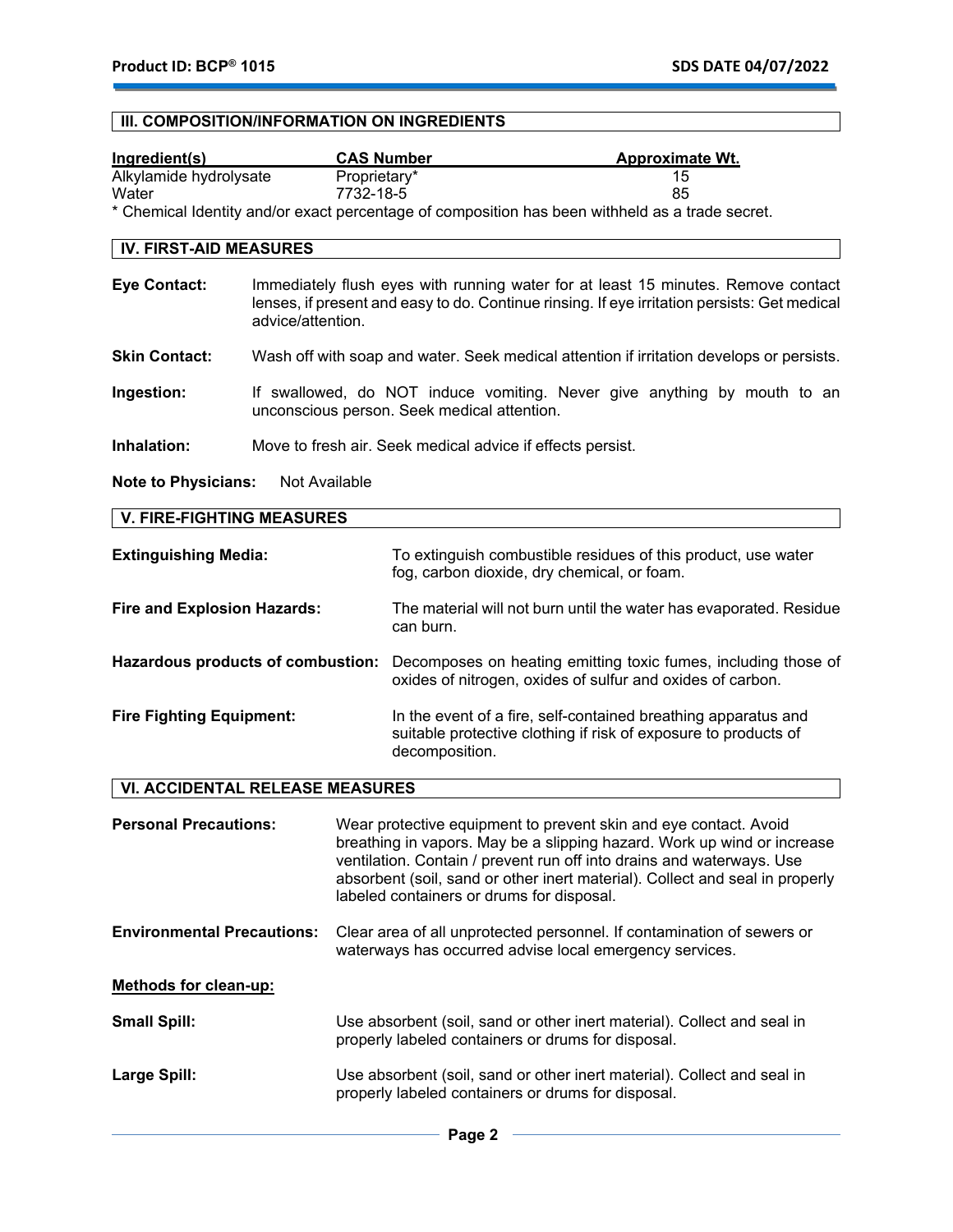# **VII. HANDLING AND STORAGE**

| Handling:          | Avoid contact with eyes, skin and clothing. Avoid breathing vapors. Refer<br>to "Exposure Controls/Personal Protection," Section 8, of the SDS.                                                                                                                                                                                                                          |
|--------------------|--------------------------------------------------------------------------------------------------------------------------------------------------------------------------------------------------------------------------------------------------------------------------------------------------------------------------------------------------------------------------|
| Storage:           | Keep containers tightly closed when not in use. Do not store near food,<br>foodstuff, drugs or potable water supplies. Storage must only be in<br>original containers. If exposed to temperatures below freezing point (40°<br>F, 5° C), assure product reaches 50° F, 10° C, prior to use. Gently<br>agitate contents of container. Vigorous agitation is not required. |
| Note:              | Please Note: Freezing will not harm product performance. Simply<br>bring to room temperature by storing at room temperature and allowing it<br>to warm up. It is not recommended to heat or to put a heating device into<br>contact with the liquid product.                                                                                                             |
| <b>Shelf Life:</b> | Use within 12 months.                                                                                                                                                                                                                                                                                                                                                    |

## **VIII. EXPOSURE CONTROLS/PERSONAL PROTECTION**

| <b>Exposure Limits:</b>                                            |               |
|--------------------------------------------------------------------|---------------|
| <b>OSHA Permissible Exposure Limits (PELs):</b>                    | Not Available |
| American Conference of Governmental Industrial Hvgienists (ACGIH): | Not Available |
| Threshold Limit Values (TLVs):                                     | Not Available |
| <b>Other Exposure Limits:</b>                                      | Not Available |
|                                                                    |               |

**Engineering Controls:** Natural ventilation should be adequate under normal use conditions. If inhalation risk exists: Use with local exhausts ventilation or while wearing suitable mist respirator. Keep containers closed when not in use. Maintain eye wash fountain and quick-drench facilities in work area.

| <b>Personal Protection:</b>    |                                                                                            |
|--------------------------------|--------------------------------------------------------------------------------------------|
| <b>Eye Protection:</b>         | Use chemical safety glasses with side shields, goggles, or face shield are<br>recommended. |
| <b>Hand Protection:</b>        | Wear protective gloves                                                                     |
| <b>Skin Protection:</b>        | Wear clean body-covering clothing or apron                                                 |
| <b>Respiratory Protection:</b> | Mist respirator as needed                                                                  |



# **IX. PHYSICAL AND CHEMICAL PROPERTIES**

| <b>Property</b>                                                               | Value                         | <b>Test Used (if applicable)</b> |  |
|-------------------------------------------------------------------------------|-------------------------------|----------------------------------|--|
| Appearance:                                                                   | Clear to slightly hazy liquid |                                  |  |
| Odor:                                                                         | Vinegar-like                  |                                  |  |
| pH(neat):                                                                     | 6                             |                                  |  |
| <b>Specific Gravity:</b>                                                      | $1.00$ g/mL                   |                                  |  |
| <b>Relative Density:</b>                                                      | 8.31 lb/gallon                |                                  |  |
| <b>Melting/Freezing Point:</b>                                                | $< 35^{\circ}$ F              |                                  |  |
| Initial Boiling Point and boiling range: $>100^{\circ}$ C ( $>212^{\circ}$ F) |                               |                                  |  |
| <b>Flash Point:</b>                                                           | Not available                 |                                  |  |
| <b>Solubility (water):</b>                                                    | Complete                      |                                  |  |

 $-$  Page 3  $-$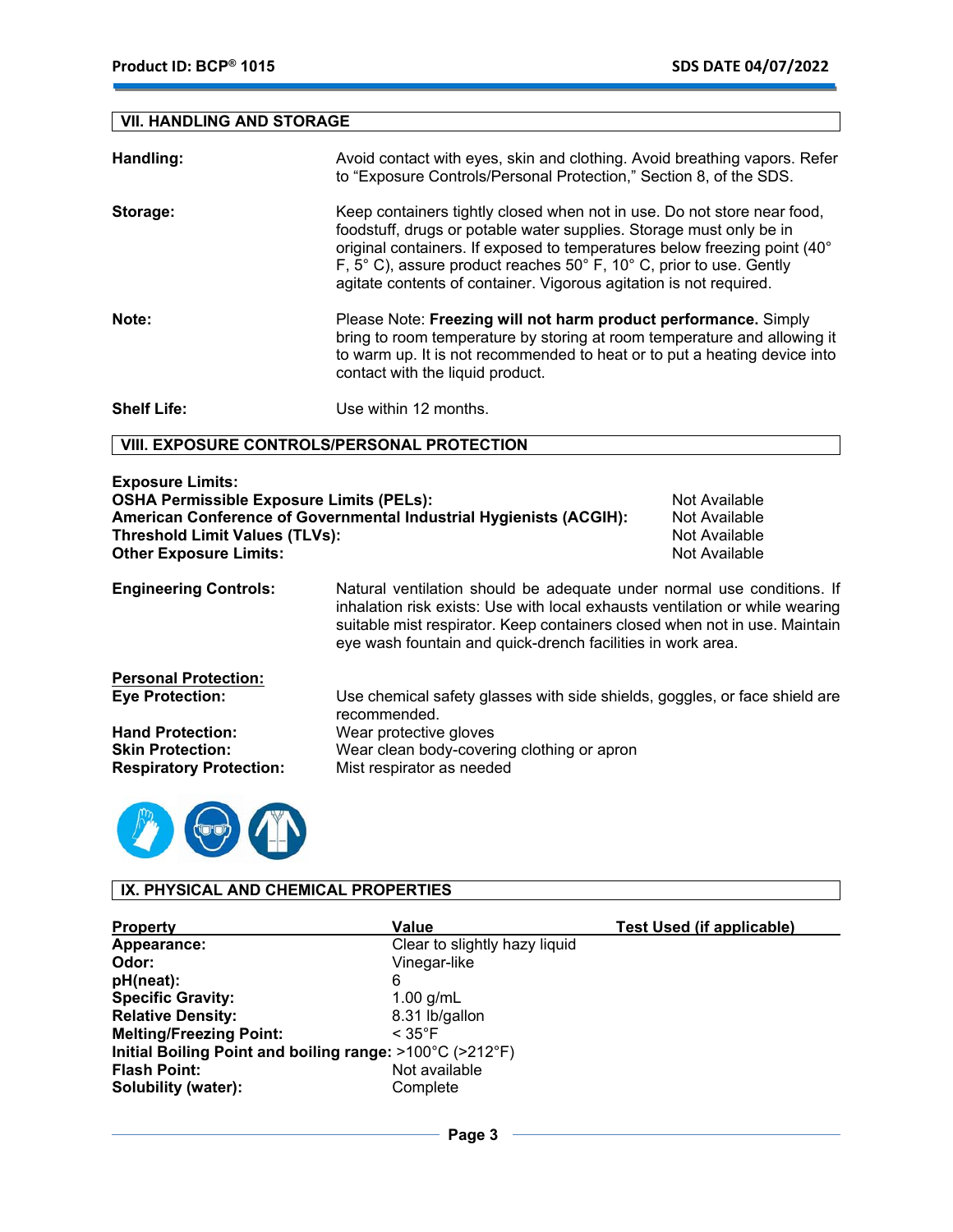| <b>Intrinsic Viscosity:</b>                           | Not available |
|-------------------------------------------------------|---------------|
| Flammability (solid, gas):                            | Not available |
| <b>Upper/Lower flammability limits:</b>               | Not available |
| <b>Vapor Pressure:</b>                                | Not available |
| <b>Vapor Density:</b>                                 | Not available |
| <b>Evaporation rate:</b>                              | Not available |
| <b>Auto-ignition Temperature:</b>                     | Not available |
| <b>Decomposition Temperature:</b>                     | Not available |
| Partition coefficient: n-octanol/water: Not available |               |

**Note:** These physical properties are typical values for this product and not specifications.

| <b>X. STABILITY AND REACTIVITY</b>                                                                                                                                                                                                                                                                            |                                                                                                                                                                                                                                                                   |  |
|---------------------------------------------------------------------------------------------------------------------------------------------------------------------------------------------------------------------------------------------------------------------------------------------------------------|-------------------------------------------------------------------------------------------------------------------------------------------------------------------------------------------------------------------------------------------------------------------|--|
| <b>Reactivity Data:</b>                                                                                                                                                                                                                                                                                       | No specific data for this product                                                                                                                                                                                                                                 |  |
| <b>Chemical Stability:</b><br><b>Stability under normal conditions:</b><br><b>Stabilizers needed:</b>                                                                                                                                                                                                         | Stable under ordinary conditions of use and storage.<br>None needed                                                                                                                                                                                               |  |
| <b>Other Information:</b><br><b>Conditions to avoid:</b><br><b>Materials to avoid:</b>                                                                                                                                                                                                                        | Product can decompose at elevated temperatures.<br>Strong oxidizing and reducing agents, aldehydes, caustic<br>materials                                                                                                                                          |  |
| <b>Hazardous reactions:</b><br>Hazardous decomposition products: Oxides of nitrogen, oxides of carbon                                                                                                                                                                                                         | Will not occur.                                                                                                                                                                                                                                                   |  |
| XI. TOXICOLOGICAL INFORMATION                                                                                                                                                                                                                                                                                 |                                                                                                                                                                                                                                                                   |  |
| <b>Toxicity Studies:</b><br><b>Acute Toxicity:</b>                                                                                                                                                                                                                                                            | No toxicity studies have been conducted on this product.<br>No LD50 data available for the product.<br>For the constituent:<br>*Alkylamide hydrolysate:<br>Acute oral LD50 (rat): 5000 mg/kg<br>Acute dermal LD50 (rabbit): 2000 mg/kg<br>*Similar product tested |  |
| <b>Skin Corrosion/Irritation:</b><br><b>Serious Eye Damage/Irritation:</b><br><b>Respiratory or Skin Sensitization:</b><br><b>Germ Cell Mutagenicity:</b><br>Carcinogenicity:<br><b>Reproductive Toxicity:</b><br><b>STOT-single exposure:</b><br><b>STOT-repeated exposure:</b><br><b>Aspiration Hazard:</b> | Not available<br>Not available<br>Not available<br>Not available<br>Not available<br>Not available<br>Not available<br>Not available<br>Not available                                                                                                             |  |
| XII. ECOLOGICAL INFORMATION                                                                                                                                                                                                                                                                                   |                                                                                                                                                                                                                                                                   |  |
| <b>Toxicity:</b><br><b>Persistence and Degradability:</b><br><b>Bioaccumulative Potential:</b><br><b>Mobility in Soil:</b><br><b>Other Adverse Effects:</b>                                                                                                                                                   | No ecological studies have been conducted on this product.<br>The product is expected to be rapidly biodegradable.<br>The product is not expected to significantly bioaccumulate.<br><b>NA</b><br>Not available                                                   |  |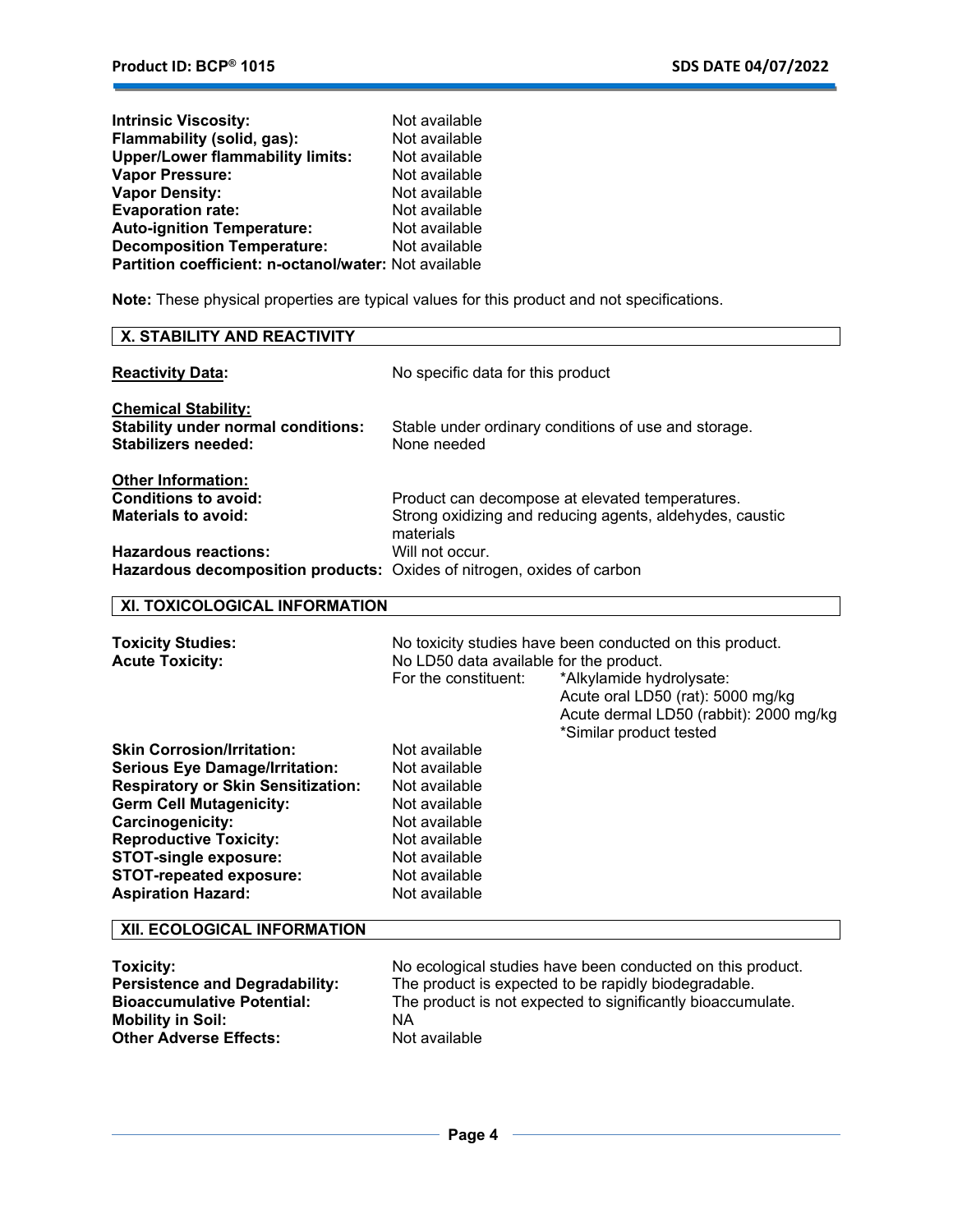## **XIII. DISPOSAL CONSIDERATIONS**

| <b>Recommended Disposal Containers:</b><br><b>Recommended Disposal Methods:</b> | N/A<br>Consult local regulations regarding<br>proper<br>disposal as they may be more restrictive or<br>otherwise different from Federal/International<br>regulations. |  |  |  |
|---------------------------------------------------------------------------------|-----------------------------------------------------------------------------------------------------------------------------------------------------------------------|--|--|--|
| Physical and Chemical Properties that Affect Disposal: N/A                      |                                                                                                                                                                       |  |  |  |
| <b>Sewage Disposal:</b>                                                         | N/A                                                                                                                                                                   |  |  |  |
| <b>Special Precautions for Landfills or Incineration:</b>                       | N/A                                                                                                                                                                   |  |  |  |

# **XIV. TRANSPORT INFORMATION**

The proper shipping name and/or hazard class for this product may vary according to packaging, properties and mode of transportation. Typical proper shipping names for this product are:

| <b>Transportation Mode:</b><br><b>DOT Status:</b><br>UN/ID Number:<br>Proper Shipping Name:<br>Technical Name:<br>Hazard Class (subclass):<br>Packing Group:         | DOT<br>Non-Regulated                                            |
|----------------------------------------------------------------------------------------------------------------------------------------------------------------------|-----------------------------------------------------------------|
| <b>Transportation Mode:</b><br>IATA/ICAO Status:<br>UN/ID Number:<br><b>Proper Shipping Name:</b><br>Technical Name:<br>Hazard Class (subclass):<br>Packing Group:   | <b>IATA/ICAO</b><br>Non-Regulated                               |
| <b>Transportation Mode:</b><br><b>IMDG Status:</b><br>UN/ID Number:<br>Proper Shipping Name:<br><b>Technical Name:</b><br>Hazard Class (subclass):<br>Packing Group: | <b>IMDG</b><br>Non-Regulated                                    |
| <b>Other Information:</b><br><b>Harmonized Tariff Number:</b><br><b>Flash Point:</b><br><b>RQ lbs:</b><br><b>RQ Component(s):</b>                                    | 3402.90.1000<br>Not available<br>Not available<br>Not available |

# **XV. REGULATORY INFORMATION**

## **US Federal Regulations:**

## **OSHA Hazard Communication Status**: Hazardous

**TSCA:** The ingredients of this product are listed on the Toxic Substances Control Act (TSCA) Chemical Substances Inventory.